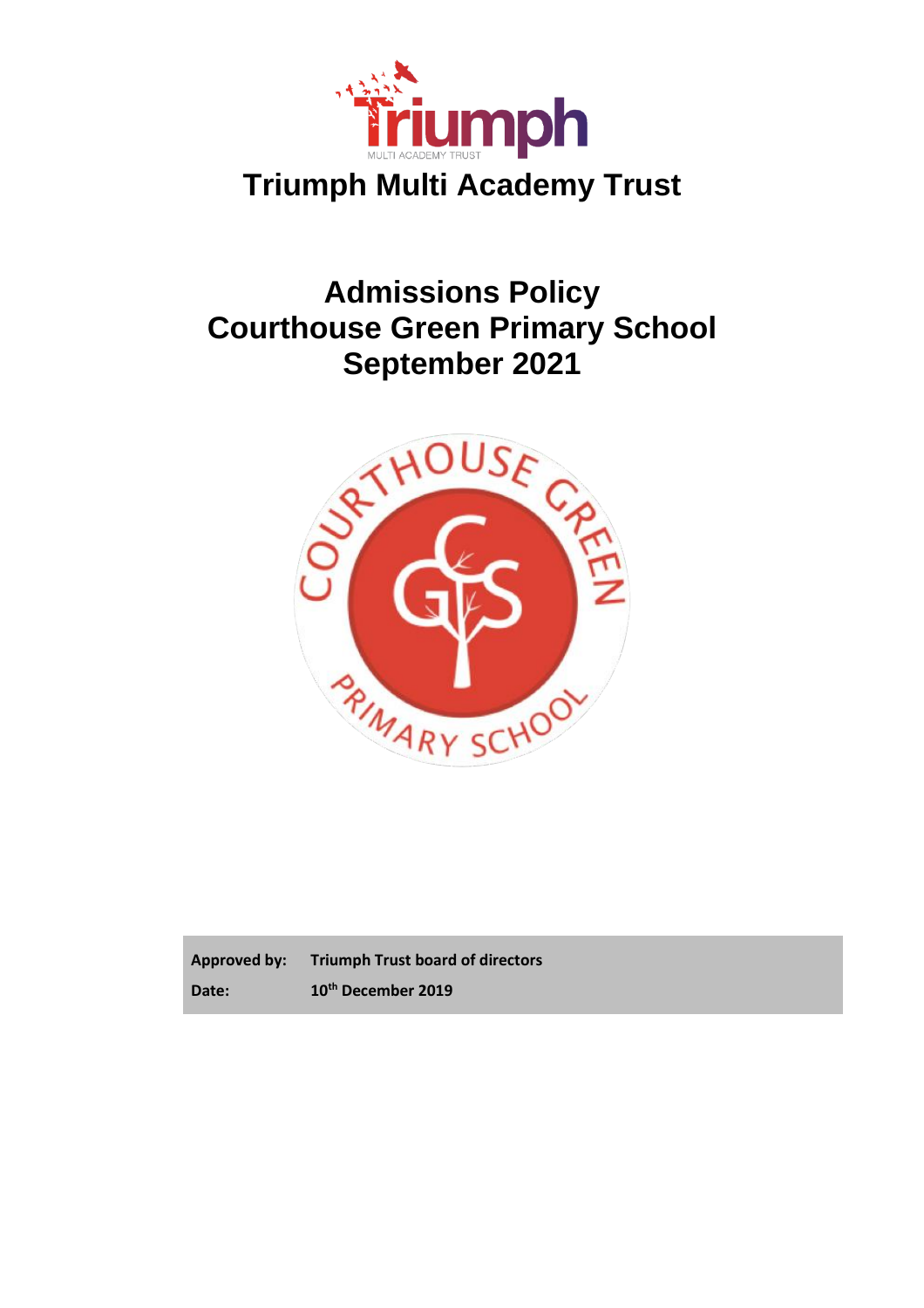# **1. Aims**

This policy aims to:

- Explain **how to apply** for a place at the school
- Set out the school's **arrangements for allocating places to the pupils** who apply
- Explain **how to appeal** against a decision not to offer your child a place

## **2. Legislation and statutory requirements**

This policy is based on the following advice from the Department for Education (DfE):

- <https://www.gov.uk/government/publications/school-admissions-code--2>
- <https://www.gov.uk/government/publications/school-admissions-appeals-code>

As an academy, the school is required by its funding agreement to comply with these codes, and with the law relating to admissions as set out in th[e http://www.legislation.gov.uk/ukpga/1998/31/contents](http://www.legislation.gov.uk/ukpga/1998/31/contents)

This policy complies with our funding agreement and articles of association.

# **3. Definitions**

The **normal admissions round** is the period during which parents can apply for state-funded school places at the school's normal point of entry, using the common application form provided by their home local authority.

**Looked after children** are children who, at the time of making an application to a school, are:

• In the care of a local authority, or

• Being provided with accommodation by a local authority in exercise of its social services functions

**Previously looked after children** are children who were looked after, but ceased to be so because they:

- Were adopted under the Adoption Act 1976 or the Adoption and Children Act 2002, or
- Became subject to a child arrangements order, or
- Became subject to a special guardianship order

A child reaches **compulsory school age** on the prescribed day following his or her fifth birthday (or on his or her fifth birthday if it falls on a prescribed day). The prescribed days are 31 December, 31 March and 31 August.

# **4. How to apply**

**For applications in the normal admissions round** (if you are moving your child from one primary school to another) you should use the application form provided by your home local authority (regardless of which local authority the schools are in). You can use this form to express your preference for a minimum of 3 state-funded schools, in rank order. You will receive an offer for a school place directly from your local authority.

**Application for reception year -** If places are oversubscribed the oversubscription criteria in Section 6 will be followed.

All children with an Education, Health and Care Plan (EHC) that name the school will be given priority before all other applicants.

## **5. Requests for admission outside the normal age group**

Parents are entitled to request a place for their child outside of their normal age group and should complete a request form provided by your home local authority. All requests will be processed by Coventry admissions team and once allocated to us we will contact parents to arrange a meeting with the Headteacher prior to the child starting at Courthouse Green school.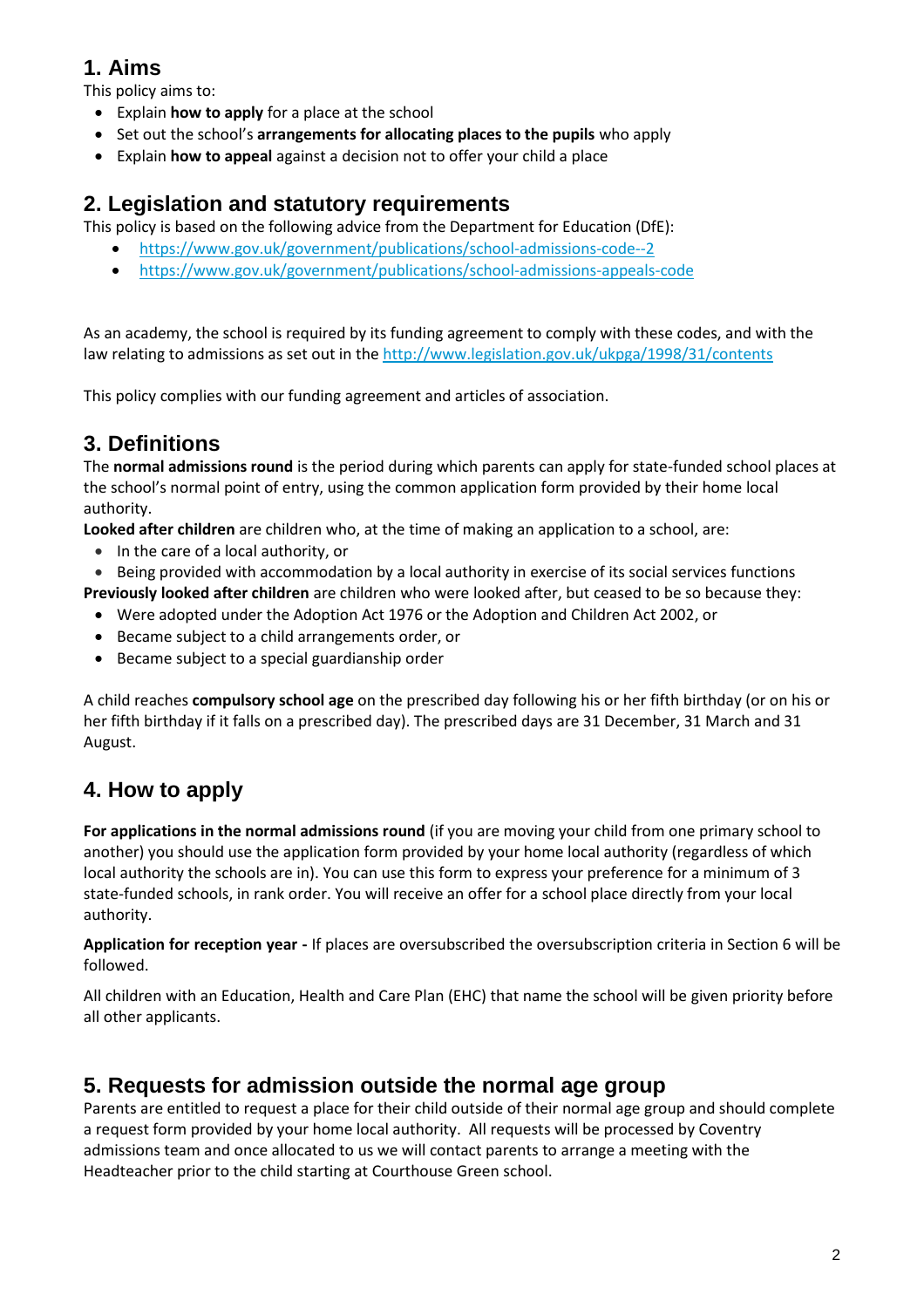Decisions on requests for admission outside the normal age group will be made on the basis of the circumstances of each case and in the best interests of the child concerned. In accordance with the School Admissions Code, this will include taking account of:

- Parents' views
- Information about the child's academic, social and emotional development
- Where relevant, their medical history and the views of a medical professional
- Whether they have previously been educated out of their normal age group
- Whether they may naturally have fallen into a lower age group if it were not for being born prematurely
- The headteacher's views

Wherever possible, requests for admission outside a child's normal age group will be processed as part of the main admissions round. They will be considered on the basis of the admission arrangements laid out in this policy, including the oversubscription criteria listed in section 6. Applications will not be treated as a lower priority if parents have made a request for a child to be admitted outside the normal age group. Parents will always be informed of the reasons for any decision on the year group a child should be admitted to. Parents do not have a right to appeal if they are offered a place at the school but it is not in their preferred age group.

## **6. Allocation of places**

#### **6.1 Admission number**

The school has an agreed admission number of 90 pupils for entry in reception year to Y6.

#### **6.2 Oversubscription criteria -**

All children whose Education, Health and Care Plan (EHC) plan names the school will be given priority before any other places are allocated.

If the school is not oversubscribed, all applicants will be offered a place. In the event that the school receives more applications than the number of places it has available, places will be given to those children who meet any of the criteria set out below, in order until all places are filled.

- Children who, at the time of admission, are in the care of a local authority or are provided with accommodation by the authority (looked after children). Also children who were previously looked after but ceased to be so because they were adopted, or became subject to a residence order, child arrangements order or a special guardianship order. A looked-after child is defined in Section 22 of the Children Act 1989.
- Children who live in the catchment area served by the school, who have a brother or sister attending the school.
- Other children who live in the catchment area served by the school.
- Children living outside the catchment area with a brother or sister who currently attends the school.
- Children by reference to the distance to the preferred school. If it is not possible to meet all of the requests in any one of the categories described above, the City Council will prioritise the requests by reference to distance.

#### *If parents wish their child to attend our Enhanced Resource Provision for children with Disordered Speech and Language the child must have an Education Care and Health Plan (EHC) that requests Courthouse Green, in this instance the process of application is via the Coventry SEND department.*

#### **6.3 Tie break**

In the case of 2 or more applications that cannot be separated by the oversubscription criteria outlined above, the school will use the distance between the school and a child's home as a tie breaker to decide between applicants. Priority will be given to children who live closest to the school. Distance will be measured in a straight line from the child's home address to the school's front gates on **Sewall Highway.** A child's home address will be considered to be where he/she is resident for the majority of nights in a normal school week. Where the distance between 2 children's homes and the school is the same, random allocation will be used to decide between them. This process will be independently verified. One of the aims of a local school is to serve its neighbourhood and develop links with the local community to strengthen the school